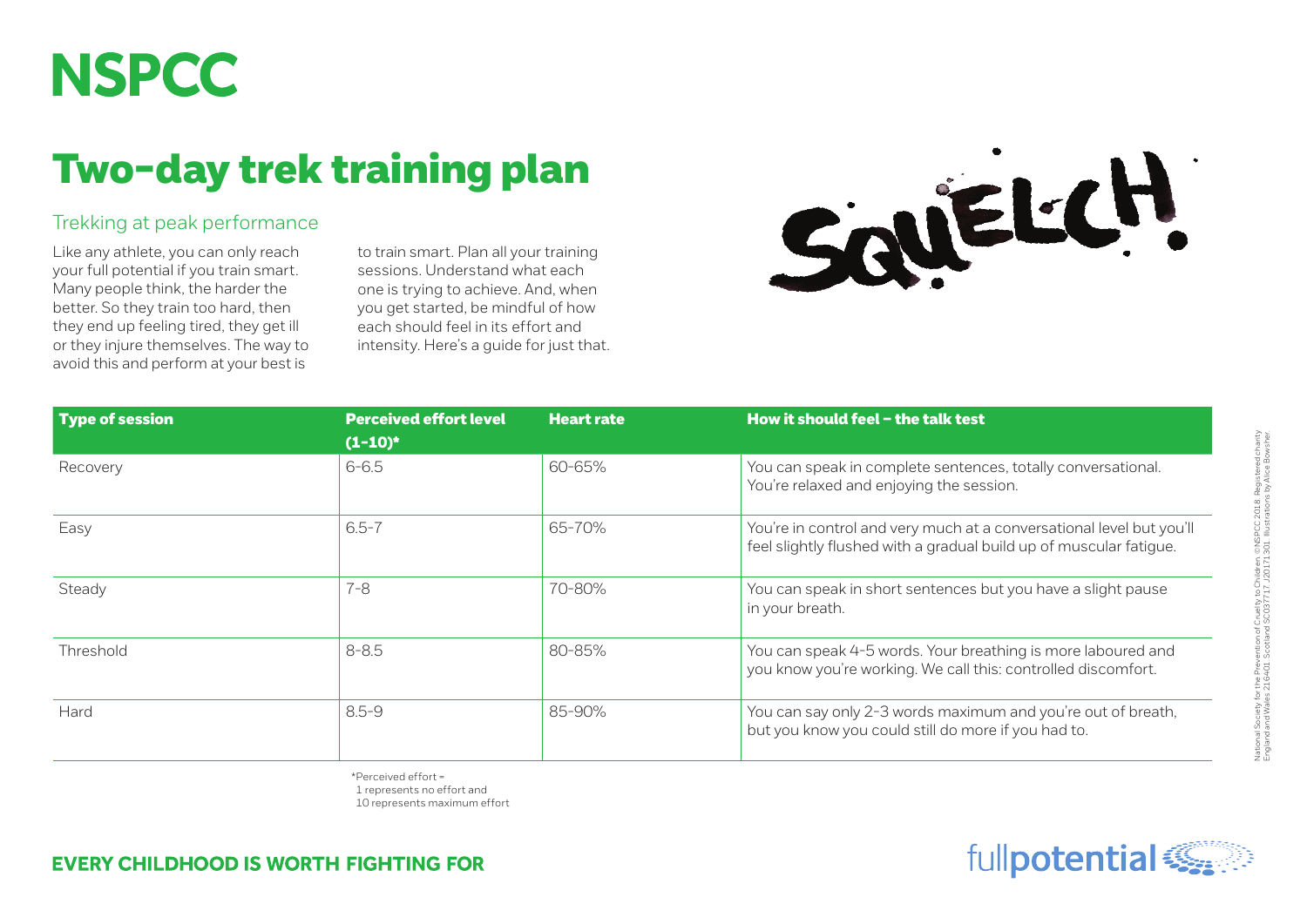| <b>WC</b>        | <b>Monday</b>                             | <b>Tuesday</b>                                                                                                                                                                                                                                                           | Wednesday                                                                                                                                                           | <b>Thursday</b>                                                                                            | <b>Friday</b>                                      | <b>Saturday</b>                                                                                                         | <b>Sunday</b>                                                                                 |
|------------------|-------------------------------------------|--------------------------------------------------------------------------------------------------------------------------------------------------------------------------------------------------------------------------------------------------------------------------|---------------------------------------------------------------------------------------------------------------------------------------------------------------------|------------------------------------------------------------------------------------------------------------|----------------------------------------------------|-------------------------------------------------------------------------------------------------------------------------|-----------------------------------------------------------------------------------------------|
| <b>Week</b>      | Rest                                      | <b>Cross-training</b><br>35 mins cross-training: 10 mins easy<br>effort, 15 mins steady effort, 10 mins<br>easy effort (can be indoor bike or elliptical<br>trainer) or 35 mins easy effort run<br><b>Conditioning</b><br>15 mins strength and<br>conditioning + stretch | <b>Walk</b><br>40 mins easy effort walk + stretch                                                                                                                   | <b>Cross-training</b><br>40 mins easy cross-training<br>or fitness class                                   | <b>Rest</b>                                        | <b>Cross-training</b><br>40 mins easy effort<br>cross-training<br>(can be indoor bike<br>or swimming) + stretch         | <b>Walk</b><br>80 mins steady<br>effort walk over off<br>road undulating<br>terrain + stretch |
|                  | <b>Rest</b>                               | <b>Cross-training</b>                                                                                                                                                                                                                                                    | <b>Walk</b>                                                                                                                                                         | <b>Cross-training</b>                                                                                      | <b>Rest</b>                                        | <b>Cross-training</b>                                                                                                   | <b>Walk</b>                                                                                   |
| <b>Week</b>      |                                           | 35 mins cross-training: 10 mins easy<br>effort, 15 mins steady effort, 10 mins<br>easy effort (can be indoor bike or elliptical<br>trainer) or 35 mins easy effort run<br>Conditioning<br>15 mins strength and conditioning + stretch                                    | 60 mins easy effort walk + stretch                                                                                                                                  | 40 mins easy cross-training<br>or fitness class                                                            |                                                    | 40 mins easy cross-training<br>$-$ include 1, 2, 3, 2, 1 mins<br>at 90% effort with a 60<br>secs recovery in the middle | 100 mins steady<br>effort walk over off<br>road undulating<br>terrain + stretch               |
|                  | <b>Rest</b>                               | <b>Cross-training</b>                                                                                                                                                                                                                                                    | Walk / Run                                                                                                                                                          | <b>Walk</b>                                                                                                | <b>Rest</b>                                        | <b>Walk</b>                                                                                                             | <b>Walk</b>                                                                                   |
| <b>Week</b>      |                                           | 30 mins easy cross-training<br>Conditioning<br>30 mins conditioning work                                                                                                                                                                                                 | 5 mins brisk walk, 5 mins easy run,<br>6 x 2 mins at threshold effort with<br>a 90 secs brisk walk between sets.<br>5 mins easy run, 5 mins brisk walk<br>cool down | 30 mins brisk walk<br><b>Conditioning</b><br>30 mins conditioning work                                     |                                                    | 120 mins steady<br>effort walk over off<br>road undulating terrain<br>+ stretch if possible                             | 60 mins steady<br>effort walk over off<br>road undulating<br>terrain + stretch                |
|                  | Rest                                      | <b>Cross-training</b>                                                                                                                                                                                                                                                    | <b>Walk / Run</b>                                                                                                                                                   | <b>Walk</b>                                                                                                | <b>Rest</b>                                        | <b>Walk</b>                                                                                                             | <b>Walk</b>                                                                                   |
| <b>Week</b><br>4 |                                           | 30 mins easy effort cross-training or run<br>Conditioning<br>30 mins strength and<br>conditioning + stretch                                                                                                                                                              | 5 mins brisk walk, 5 mins easy run,<br>6 x 3 mins at threshold effort with<br>a 90 secs brisk walk between sets,<br>5 mins easy run, 5 mins brisk walk<br>cool down | 30-45 mins easy<br>effort walk<br><b>Conditioning</b><br>15-30 mins strength and<br>conditioning + stretch |                                                    | 120 mins steady<br>effort walk over off<br>road undulating terrain<br>+ stretch if possible                             | 75 mins steady<br>effort walk over off<br>road undulating<br>terrain + stretch                |
|                  | Rest                                      | <b>Cross-training</b>                                                                                                                                                                                                                                                    | <b>Walk / Run</b>                                                                                                                                                   | Rest                                                                                                       | <b>Cross-training</b>                              | <b>Walk</b>                                                                                                             | <b>Walk</b>                                                                                   |
| <b>Week</b><br>5 |                                           | 30 mins easy effort cross-training or run,<br>30 mins strength and conditioning<br>+ stretch                                                                                                                                                                             | 5 mins brisk walk, 5 mins easy run,<br>6 x 3 mins at threshold effort with<br>a 60 secs brisk walk between sets,<br>5 mins easy run, 5 mins brisk walk<br>cool down |                                                                                                            | 30 mins easy<br>cross-training<br>or fitness class | 140 mins steady<br>effort walk over off<br>road undulating terrain<br>+ stretch if possible                             | 90 mins steady<br>effort walk over off<br>road undulating<br>terrain + stretch                |
|                  | <b>Conditioning</b>                       | Rest                                                                                                                                                                                                                                                                     | <b>Walk / Run</b>                                                                                                                                                   | <b>Cross-training</b>                                                                                      | <b>Rest</b>                                        | <b>Walk</b>                                                                                                             | <b>Walk</b>                                                                                   |
| <b>Week</b><br>6 | 30 mins<br>conditioning<br>work + stretch |                                                                                                                                                                                                                                                                          | 5 mins brisk walk, 5 mins easy run,<br>6 x 3 mins at threshold effort with<br>a 60 secs brisk walk between sets,<br>5 mins easy run, 5 mins brisk walk<br>cool down | 40 mins easy cross-training<br>or fitness class                                                            |                                                    | 160 mins steady effort<br>walk over off road<br>undulating terrain<br>+ stretch if possible                             | 120 mins steady<br>effort walk over off<br>road undulating<br>terrain + stretch               |
|                  | Rest                                      | <b>Cross-training</b>                                                                                                                                                                                                                                                    | <b>Walk / Run</b>                                                                                                                                                   | Rest                                                                                                       | <b>Conditioning</b>                                | <b>Walk</b>                                                                                                             | <b>Walk</b>                                                                                   |
| Week             |                                           | 30 mins easy effort cross-training or run,<br>30 mins strength and conditioning<br>+ stretch                                                                                                                                                                             | 40 mins easy run, alternate:<br>3 mins running, 1 min walking                                                                                                       |                                                                                                            | 30 mins conditioning<br>work                       | 180 mins steady<br>effort walk over off<br>road undulating terrain<br>+ stretch if possible                             | 120 mins steady<br>effort walk over off<br>road undulating terrain<br>+ stretch               |
|                  | <b>Conditioning</b>                       | <b>Walk</b>                                                                                                                                                                                                                                                              | <b>Walk / Run</b>                                                                                                                                                   | <b>Cross-training</b>                                                                                      | Rest                                               | <b>Walk</b>                                                                                                             | <b>Walk</b>                                                                                   |
| <b>Week</b><br>8 | 30 mins<br>conditioning<br>work + stretch | 45 mins easy effort walk<br>Conditioning<br>15 mins strength and<br>conditioning + stretch                                                                                                                                                                               | 5 mins brisk walk, 5 mins easy run,<br>6 x 3 mins at threshold effort with<br>a 60 secs brisk walk between sets.<br>5 mins easy run, 5 mins brisk walk<br>cool down | 40 mins easy cross-training<br>or fitness class                                                            |                                                    | 180 mins steady effort<br>walk over off road<br>undulating terrain<br>+ stretch if possible                             | 135 mins steady<br>effort walk over off<br>road undulating<br>terrain + stretch               |